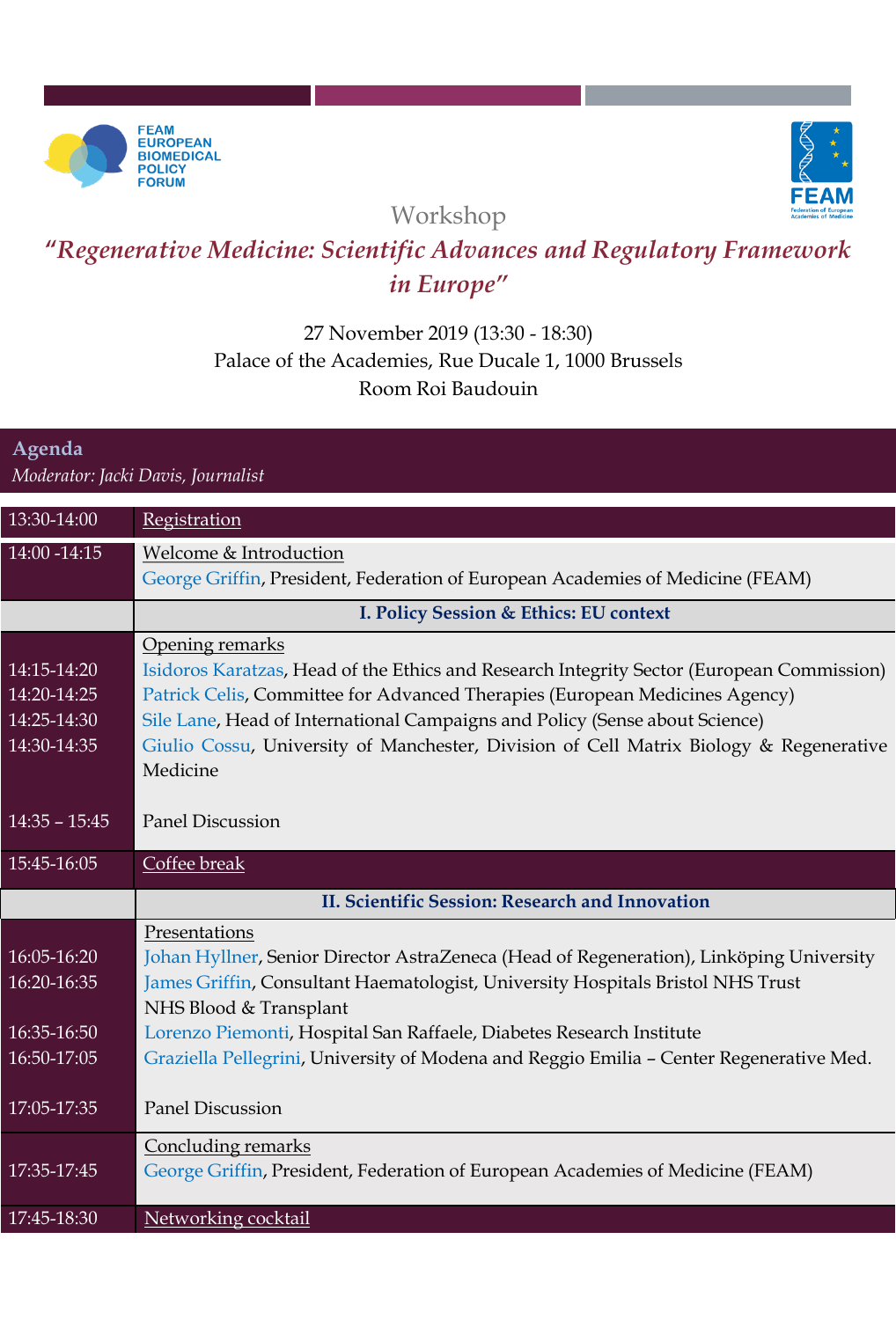#### **Contact** For any questions related to the event or to the FEAM European Biomedical Policy Forum, please contact:

Dr. Elisa Corritore FEAM Forum Policy Officer T: +32 (0)279 30 252 M: +32 (0)492 97 82 56 E-mail: [elisa.corritore@feam.eu](mailto:elisa.corritore@feam.eu)

### **About the workshop**

#### **Background**

Regenerative Medicine is considered a novel frontier of medical research and represents an interdisciplinary field that applies engineering and life science principles to promote regeneration, potentially restoring diseased and injured tissues. Substantially, regenerative medicine comprises three main approaches: cell-based therapy, use of engineered scaffolds and implantation of scaffolds seeded with cells. Since the onset of this field, a number of therapies have received Food and Drug Administration (FDA) approval and are now commercially available. In the last years, many scientific advances have been achieved such as the engineering of sophisticated grafts, bioartificial tissues and technologies for integrating grafts with host vasculature. However, there are still emerging needs and challenges to be faced in a global context related to either economic, political and scientific perspective as well as bioethical implications for Europe.

In this context, the aim of this workshop is to provide a comprehensive overview on scientific advances, ongoing clinical trials, regulatory perspective, challenges and manufacturing of new drugs and products. Finally, the workshop will propose directions for effective future regenerative medicine therapies.

## **About the FEAM European Biomedical Policy Forum**

The FEAM European Biomedical Policy Forum provides a platform for discussion on key policy issues for the biomedical community.

The Forum is an initiative from the Federation of European Academies of Medicine (FEAM). It aims to bring together representatives from academia, research charities, industry, European and national trade associations and professional bodies, regulators, public health bodies, and patient and consumers groups. Partners join on an equal footing, regardless of size and type of organisation.